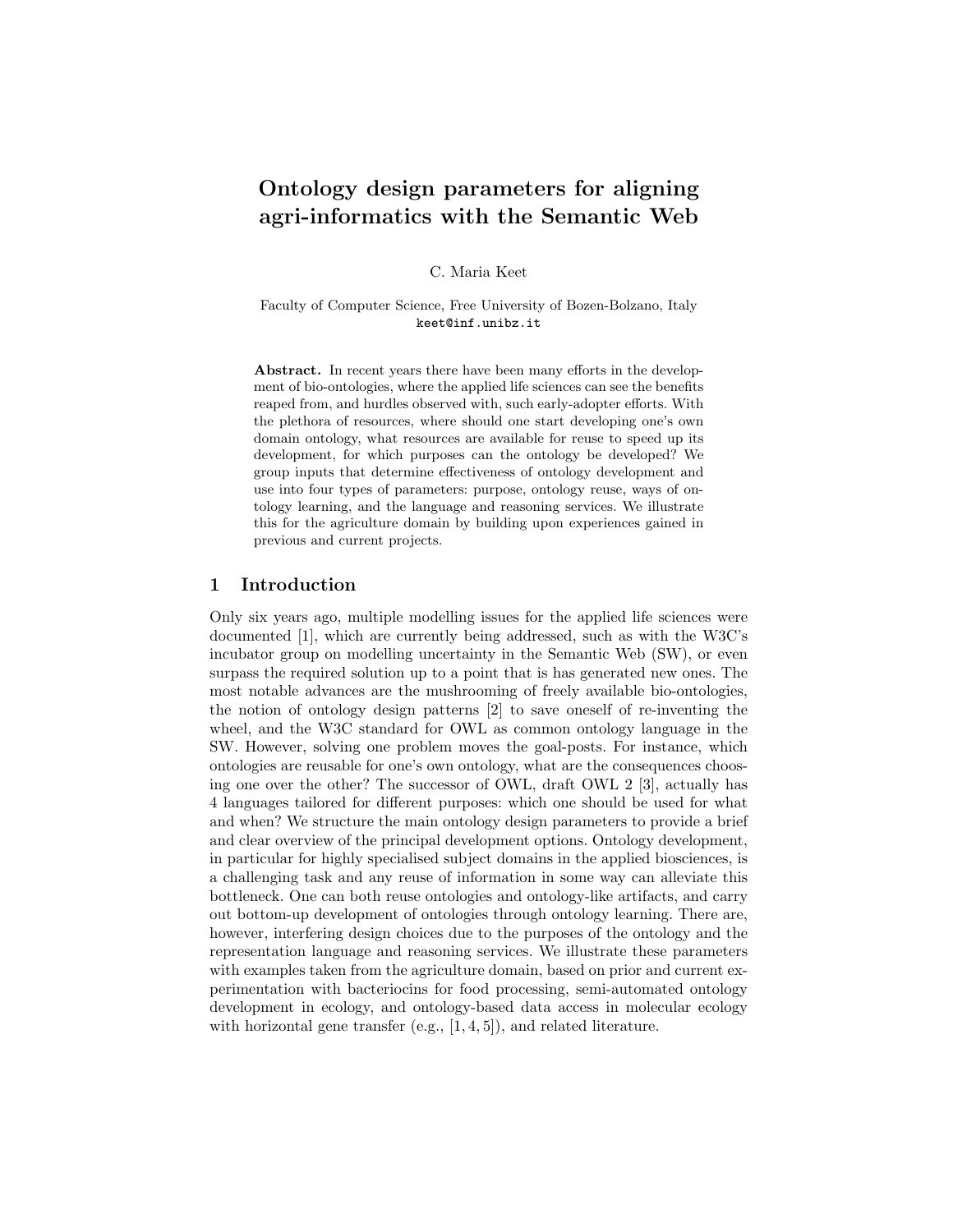# 2 Design parameters

#### 2.1 Purposes of the ontologies

Arguably, one could take into account the possible aims for which the ontology will be developed. For the ontology purist, however, this is anathema, because an ontology is supposed to be implementation independent—even irrespective if an application will be linked to it or have any computational use at all—and as such has the sole purpose of representing reality. In the practice of ontology engineering, it does have an impact and, based on a literature review and survey [5], the different types of purposes can be summarised as follows:

- A. Ontology-based data access through linking data to ontologies [6, 5];
- B. Data(base) integration, most notably the strand of applications initiated by the Gene Ontology Consortium and a successor, the OBO Foundry [7, 8];
- C. Structured controlled vocabulary to link database records and navigate across databases on the Internet, also known as 'linked data';
- D. Using it as part of scientific discourse and advancing research at a faster pace [4, 9], including experimental ontologies in a scientific discipline and usage in computing and engineering to build prototype software;
- E. As full-fledged discipline "Ontology (Science)" [10], where an ontology is a formal, logic-based, representation of a scientific theory;
- F. Coordination and integration of Web Services;
- G. Tutorial ontologies to learn modelling in the ontology development environment (e.g., the wine and pizza ontologies).

A real caveat with choosing explicitly for a specific goal is that a few years after initial development of the ontology, it may get its own life and be used for other purposes than the original scope. This, then, can require a re-engineering of the ontology, as is currently being done with the GO and FMA.

#### 2.2 Reusing ontologies and ontology-like artefacts

With the mushrooming of ontology development, ontology repositories and semantic search systems, such as Swoogle [http://swoogle.umbc.edu/] and the TONES Ontology Repository [http://owl.cs.manchester.ac.uk/repository/] can be helpful. However, not all ontologies are just more of the same. The principal types of ontologies and ontology-like artifacts that can have a good potential for reuse in part or whole are:

- 1. Foundational ontologies that provide generic top-level categorisations;
- 2. 'Reference ontologies' that contain the main concepts of a subject domain;
- 3. Domain ontologies that have a (partial) overlap with the new ontology;
- 4. Legacy representations of information systems: conceptual data models of database and application software (sometimes called 'application ontologies'), terminologies, and thesauri;
- 5. For each of items 1-4, resource usage considerations, such as
	- (a) The availability of the resource, such as openly available, copyright, and usage restrictions;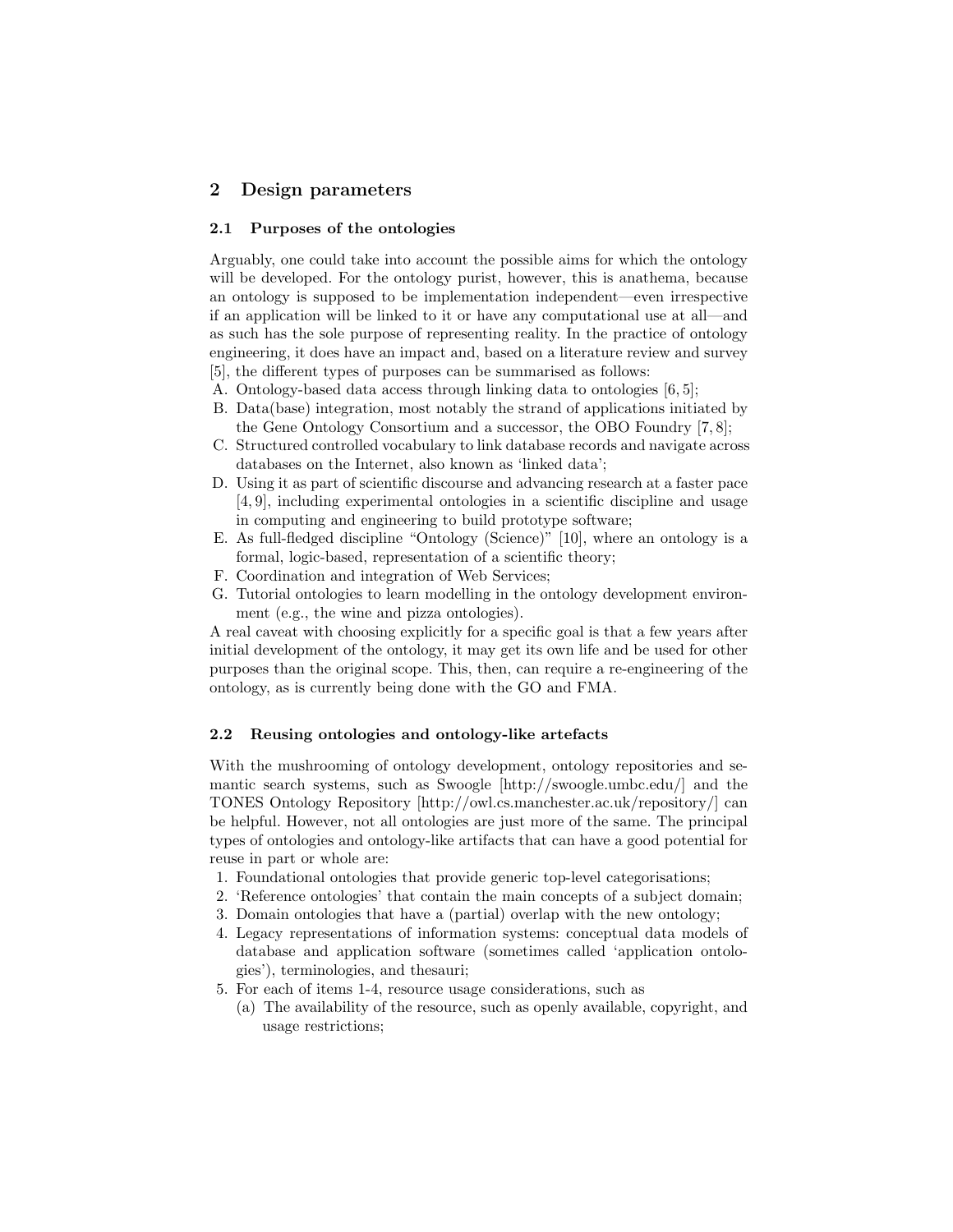- (b) If the source is being maintained or an abandoned one-off effort;
- (c) The ontology is a result of a community effort, research group, or if it has already some adoption or usage;
- (d) If it is subject to standardization policies or has stable releases.

The foundational ontologies can give a head-start by providing a basic structure, such as endurants being disjoint from perdurants, types of processes, attributes (qualities), and a set of basic relations; e.g., GFO, DOLCE, BFO, RO [11, 12]. Reference ontologies, on the other hand, are more restricted in scope of the content, but also intended for reuse, such as an ontology of measurements, of time units and 'top-level' ontologies for a domain, such as BioTop [http://www.imbi.uni-freiburg.de/biotop/] and an ontology of biological investigations (OBI, under development). Domain ontologies, in turn, can build upon such foundations and expand on it for the particular subject domain at hand, such as for traits of rice in Gramene extending GO and marine microbial loops reusing DOLCE [13, 4]. The applied life sciences domains have many terminologies and thesauri legacy material, of which a few are being adapted for the SW, such as the reengineering of AGROVOC [14] and reconfiguring and linking for the fisheries domain by using OneFish, AGROVOC, ASFA, and FIGIS with a DOLCE foundation [2]. Other candidates are AOS, and thesauri such as CAB International and CAT. In addition, one can 'ontologise' a conceptual data model and extend the contents. An example for bacteriocins, which are nontherapeutical antibiotics used for food preservation and food safety, is shown in Fig.1. The icons hide the OWL  $2$  DL in the Protégé ontology development tool, such as Bacteriocin  $\sqsubseteq \exists$  inhibits. MicroOrganism, whereas the grey arrows denote a few of the myriad of possible extensions.



Fig. 1. Section of the conceptual model of the bacteriocins database [1], with reuse of names for relations (e.g., *contains*) and where ontologies, terminologies, and thesauri can be added. This central part about bacteriocins is a candidate for an ontology content design pattern to structure and simplify adding new contents to the ontology. AOS: Agricultural Ontology Service; ChEBI: Chemical Entities of Biological Interest; GO: Gene Ontology; HuFO: Human Food and Nutrition ontology; KEGG: Kyoto Encyclopedia of Genes and Genomes; NCBI: National Center of Biotechnology Information.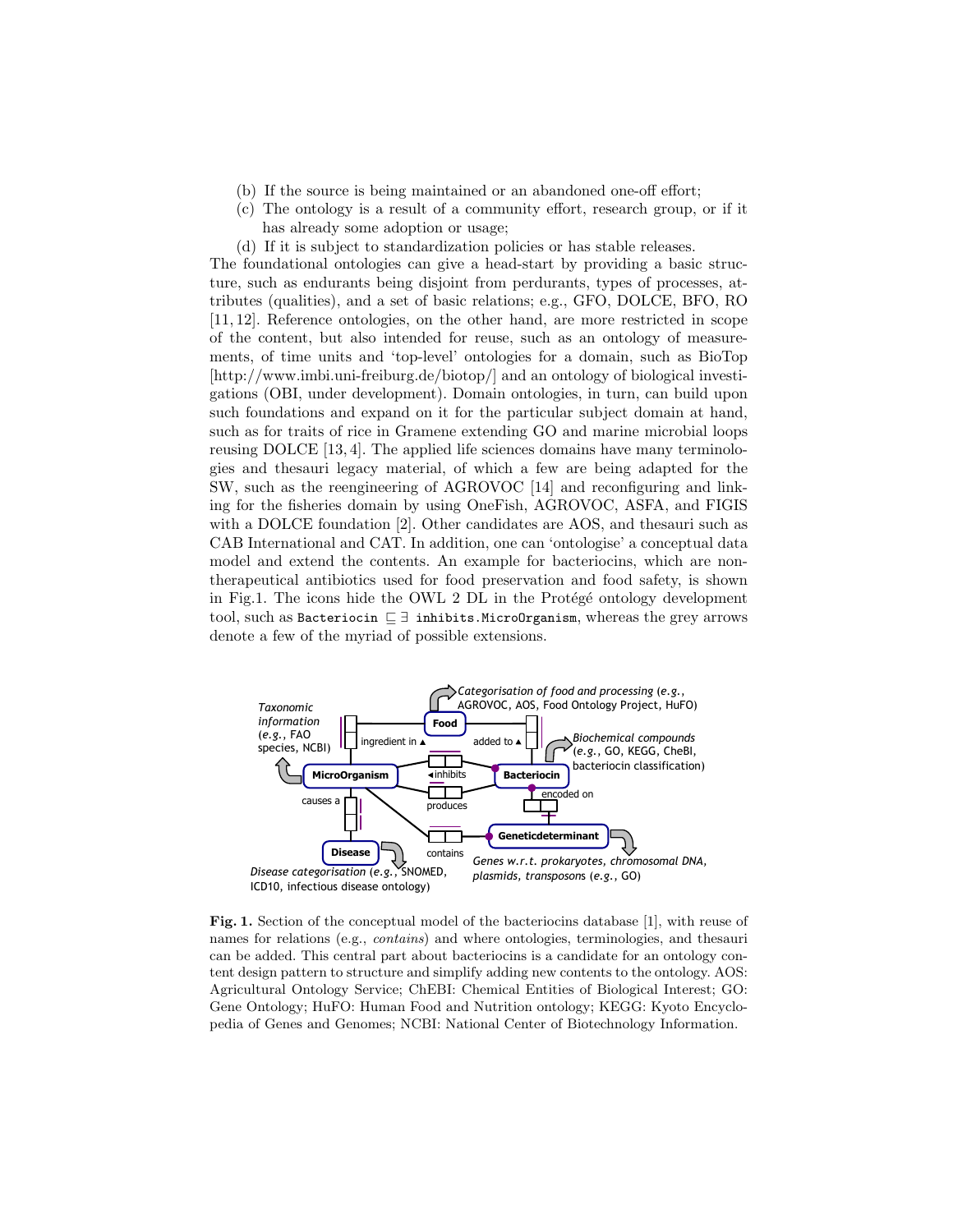#### 2.3 Bottom-up development of ontologies through ontology learning

Although one will find something of use in the currently available ontologies, people often will have to develop at least part of the ontology themselves. There are several strategies to speed up this labour-intensive task, which focus on extracting in a semi-automatic way the subject domain semantics present in other legacy sources. The principal techniques are:

- I. Extraction of types from data in database and object-oriented software applications, including database reverse engineering, least common subsumer, and clustering;
- II. Abstractions from models in textbooks and diagram-based software;
- III. Text mining of documents, including scientific articles and other Digital Libraries, to find candidate terms for concepts and relations;
- IV. Wisdom of the crowds and usage of those tagging techniques;
- V. Other (semi-)structured data, such as excel sheets and company product catalogs.

Reverse engineering is well-known in software development, which is being augmented with a logic-based approach to facilitate the step toward domain and application ontologies [15]. A similar approach in spirit is text mining that seeks to learn the candidate concepts and relations from documents [16]. This is, however, a highly iteratively process [17] that still requires considerable domain expert input (see [16] for a discussion). A different option is to extract knowledge from biological models, such as STELLA models for ecology and environmental sciences made with ISEE software, where, e.g., a STELLA "flow" is a perdurant (the grazing process by mesozooplankton) and "stock" corresponds to endurant (e.g., Plankton) [4]. One also can try to squeeze out the little semantics available in, say, excel sheets (but see also [9]). If also this fails to extract useful terms and relations, one could resort to the 'wisdom of the crowds'; however agriculture is highly specialised and perhaps not close to the hearts of many online users so that a controlled tagging game with agronomy students may yield better results.

#### 2.4 Representation languages and reasoning services

Depending on the purpose $(s)$ —and, in practice, available resources, such as time, money, domain experts, and available baseline material—one tends to end up with either (a) a large but simple ontology, i.e., mostly just a taxonomy without, or very few, properties (relations) linked to the concepts, where 'large' is, roughly,  $> 10000$  concepts, so that a simple representation language suffices; (b) a large and elaborate ontology, which includes rich usage of properties, defined concepts, and, roughly, requiring OWL-DL; or (c) a small and very complex ontology, where 'small' is, roughly,  $\langle 250 \text{ concepts}, \text{ and requiring at least OWL } 2 \text{ DL}.$ That is, a separate dimension that interferes with the previous parameters, is the choice for a representation language. Moreover, certain choices for reusing ontologies or legacy material, or goal, may lock one into the language that will be used to represent the ontology.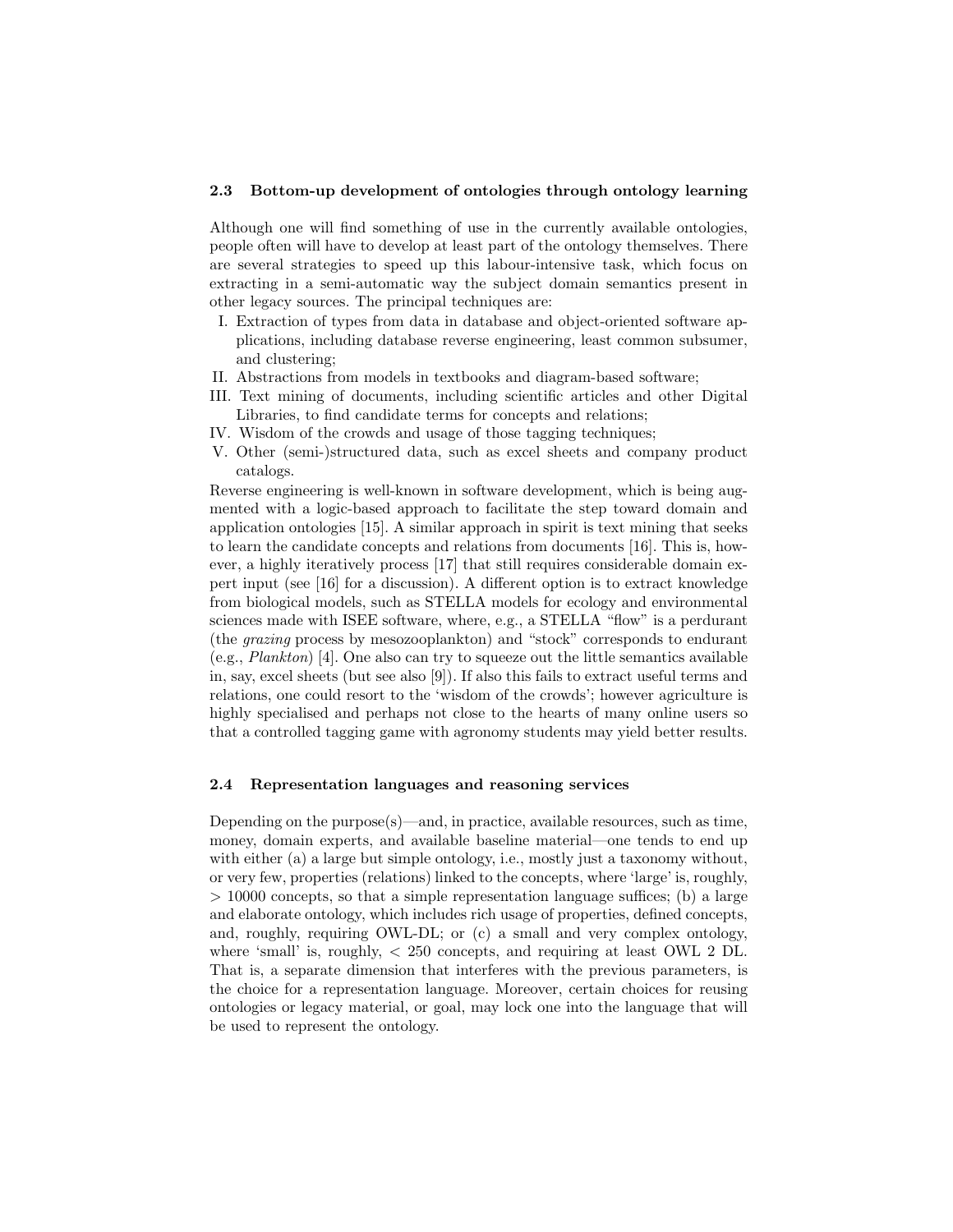Different from OWL that divided itself between two Description Logics-based versions, OWL-DL and OWL-Lite, and an more liberal RDFS version, the final W3C draft of its successor, OWL 2, has one 'DL' version and three 'lighter-DL' versions [3]. The main motivation for including four DL languages in the standard is to allow tailoring the choice of ontology language to fit best with the usage scope in the context of a scalable and multi-purpose SW. At the time of writing, no applications exist yet that lets one seamlessly and transparently change one ontology language for another for a given OWL 2-formalised ontology. OWL 2 DL is most expressive and based on the DL language  $\mathcal{SROIQ}$ [18], whereas OWL 2 EL and OWL 2 QL are smaller, 'computationally wellbehaved', fragments to achieve better performance with larger ontologies and ontologies linked to large amounts of data in secondary storage (databases), respectively; OWL 2 RL has special features to handle rules. Differences between expressiveness of the ontology languages and their trade-offs are discussed in [19]. For instance, OWL 2 DL has the following features that OWL 2 QL does not have: role concatenation, qualified number restrictions, enumerated classes, covering constraint over concepts, and reflexivity, irreflexivity, and transitivity on simple roles. On the other hand, with the leaner OWL 2 QL one can obtain similar performance as with relational databases, whereas for OWL 2 DL one never can achieve that. In addition, not all reasoning services are possible with all languages, either due to theoretical or practical limitations. The current main reasoning services fall into three categories:

- i. The 'standard' reasoning services for ontology usage: satisfiability and consistency checking, taxonomic classification, instance classification, and querying functionalities including epistemic and (unions of) conjunctive queries;
- ii. Additional 'non-standard' reasoning services to facilitate ontology development: explanation/justification, glass-box reasoning, pin-pointing errors;
- iii. Further requirements for reasoning services identified by users (e.g. [20]), such as hypothesis testing, reasoning over role hierarchies, and discovering type-level relations from ABox instance data.

Then, in a software-supported selection procedure, one should be able to select the desired purpose and reasoning services to find the appropriate language, or decide on purpose of usage of the ontology and one's language, and obtain which reasoning services are available. For instance, purpose A or B goes well together with OWL 2 QL and query functionalities, whereas for purposes D and E, OWL 2 DL and the non-standard reasoning services will be more useful.

## 3 Conclusions

To enhance the efficiency and effectiveness of the recent commencement of developing agri-ontologies, we described the four influential factors. These are (i) seven types of purpose(s) of the ontology, (ii) what and how to reuse existing ontologies and ontology-like artefacts, (iii) five different types of approaches for bottom-up ontology development from other legacy sources, and (iv) the interaction with choice of representation language and reasoning services. Future